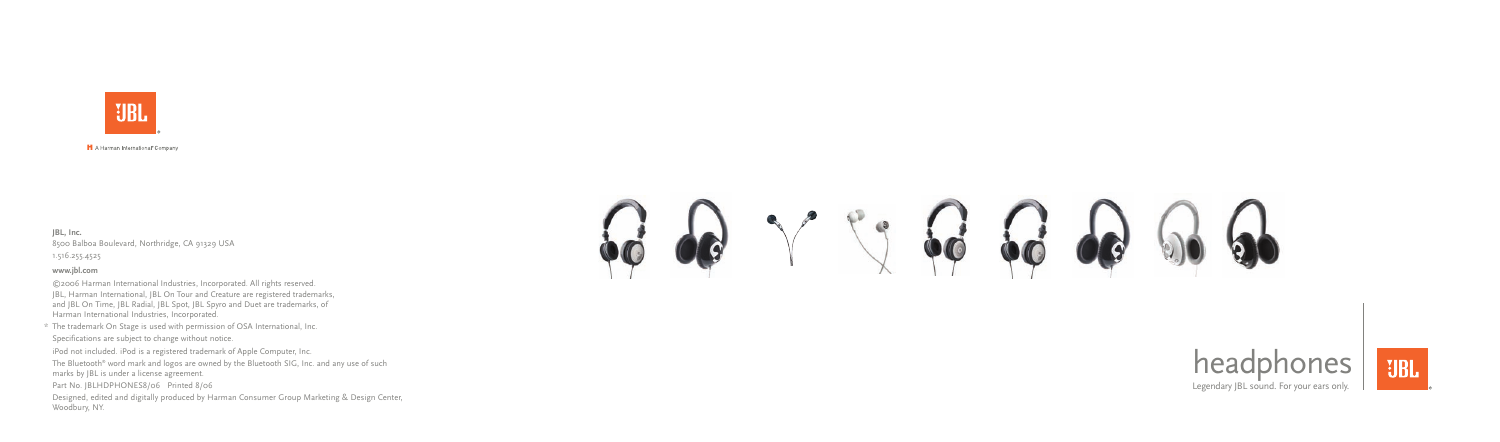>> JBL® has been helping musicians sound their best – for audiences large and small – for more than 60 years. Now we're helping musicians sound their best for you, and you alone. JBL delivers all the sonic realism and deep, distortion-free bass you expect from the world's leading professional audio brand – through compact, lightweight headphones that can go with you anywhere.

*>>* Choose high-performance earphones so comfortable, you may forget you're wearing them. Or noisecanceling headphones that let you tune out the rest of the passengers, or the rest of the world. Or Bluetooth® -enabled headphones that connect wirelessly to your iPod® . JBL headphones are all about you and your music, and how and where you like to enjoy it. Don't worry about everyone else – they can get their own set.

## *>>***Go one on one with your favorite artists**

JBL headphones get you up close and personal. Does fourth-row center sound about right

| >> JBL Reference 200 Series<br>Lightweight Earphones        | $4 - 5$   |
|-------------------------------------------------------------|-----------|
| >> JBL Reference 400 Series<br>On- and Over-Ear Headphones  | $6 - 7$   |
| >> JBL Reference 500 Series<br>Noise-Canceling Headphones   | $8 - 9$   |
| >> IBL Reference 600 Series<br>Bluetooth Wireless Headphone | $10 - 11$ |
| >> Technical Specifications                                 | $12 - 13$ |
| >> JBL Multimedia Products                                  | $14 - 15$ |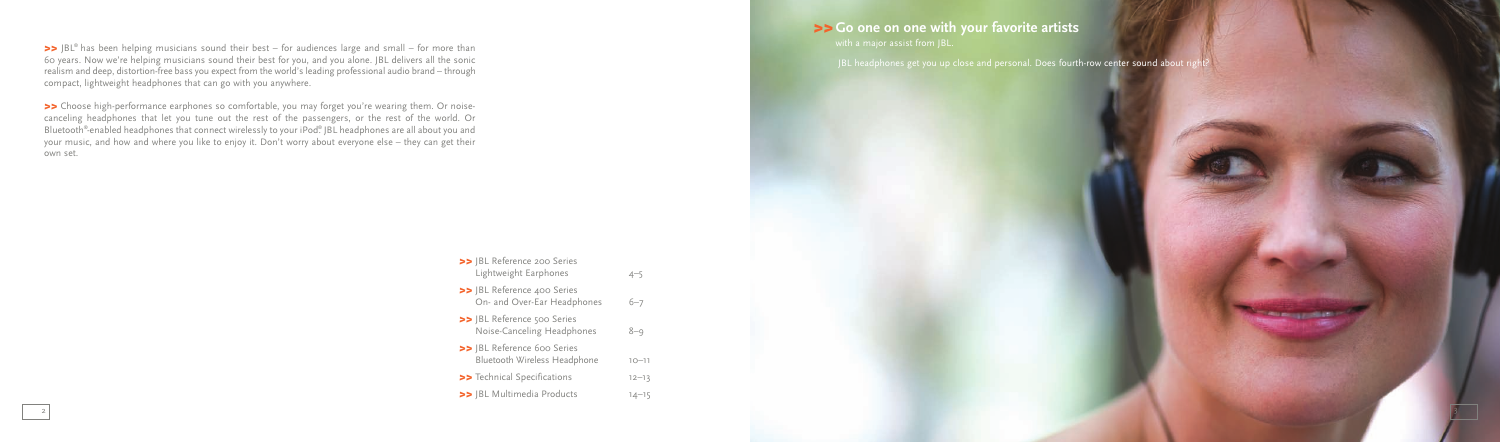## JBL Reference 200 Series

>> Earphones have always been a smaller, more portable alternative to traditional headphones, and JBL Reference 200 earphones are certainly that. But Reference 200 earphones are designed to perform more like their larger counterparts. Is it possible to get realistic, full-spectrum sound from virtually weightless earphones that can easily slip into a pocket? Would we have brought it up if the answer were no?

Okay, so maybe the world doesn't revolve around you. But at least you get to pick all the music.

### *>>***There are earphones.**

And then there are JBL earphones.



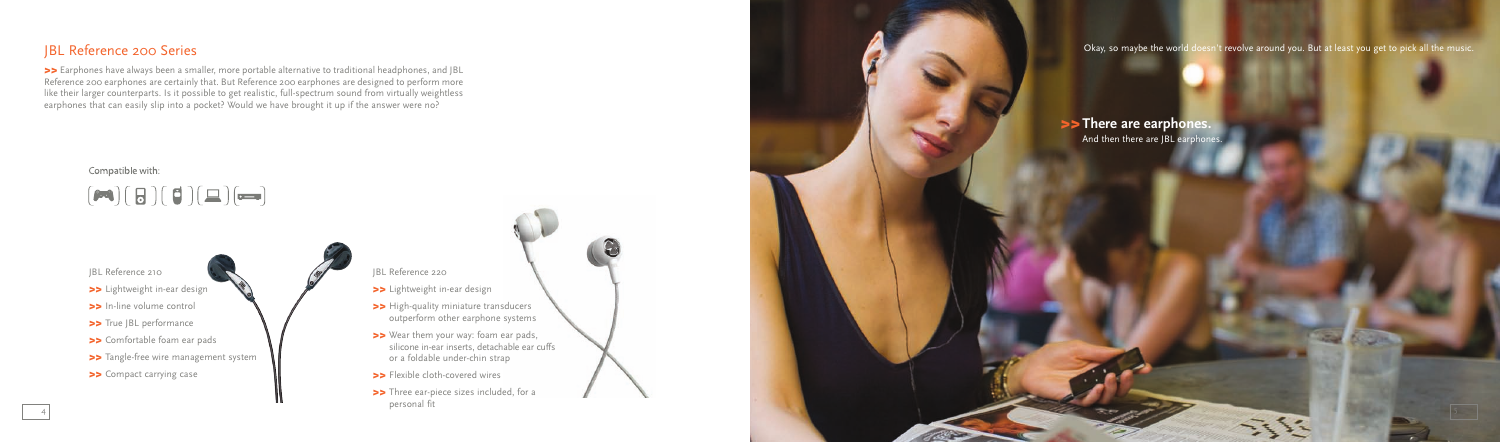#### Will you use them to help you concentrate? Or simply get away from it all?

### *>>* **Go where you have to go.** But be somewhere else entirely.

#### JBL Reference 410

- *>>* Midsize over-ear design
- *>>* Advanced transducers deliver unsurpassed fidelity
- *>>* Crystal-clear high- and mid-frequency response, distortion-free bass
- *>>* Genuine leather headband and ear cups
- *>>* Innovative headband designed for hours of comfort
- >> Single cloth-covered side cable eliminates clutter
- *>>* Compact on-ear design
- *>>* 40mm Transducers deliver JBL realism and great bass response
- *>>* Adjustable padded headband
- *>>* Folds for easy storage and transport

#### JBL Reference 420

>> Your daily routine may take you to all kinds of places where you don't want to be. But JBL Reference 400 headphones are your ticket out. With large, accurate transducers in compact on- and over-ear designs, 400 Series headphones deliver rich, powerful sound with plenty of the bass punch for which JBL is famous. If compact-but-powerful sounds like a winning combination, brace yourself for another one: lightweight-but-rugged. JBL 400 Series headphones are designed for hours of comfortable use.

#### Compatible with:

## $(\blacktriangleright\hspace{-4pt}\mathbf{a})(\mathbf{B})(\mathbf{B})(\mathbf{D})(\mathbf{E})(\blacktriangleright\hspace{-4pt}\mathbf{a})$

## JBL Reference 400 Series

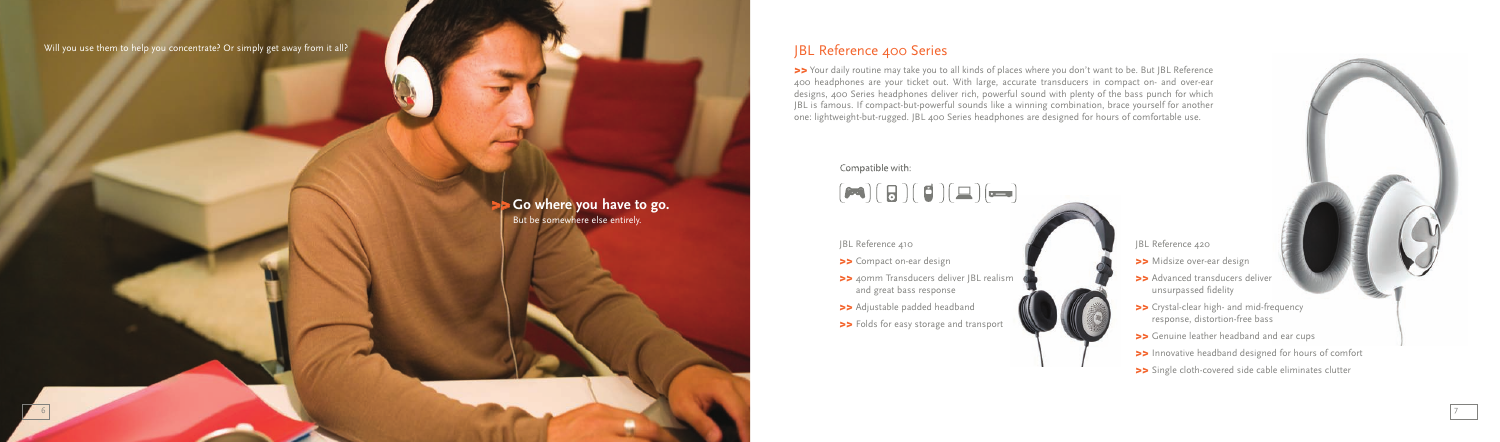## JBL Reference 500 Series

>> The world can be a noisy place, often filled with people who didn't get the memo about cell phone courtesy. That's why JBL developed Reference 500 Series noise-canceling headphones. Now you can concentrate on your favorite music in all its full-spectrum glory, without the distraction of all the commotion around you. Choose a compact, on-ear model that automatically blocks out up to 70% of ambient noise, or an over-ear design that lets you dial up your preferred level of glorious silence, from din bich dose, or an over ear design markets you did up your preferred force or givened force or givened force, norm

Compatible with:  $(\blacktriangleright\hspace{-4pt}\mathbf{a})\mathbf{(B)}(\blacktriangleright\hspace{-4pt}\mathbf{b})\mathbf{(b)}$ 

## *>>***100% of what you want.**

70 to 100% less of everything else.

#### JBL Reference 520

- *>>* Midsize over-ear design
- >> Advanced transducers deliver unsurpassed fidelity
- *>>* Crystal-clear high- and mid-frequency response, distortion-free bass
- *>>* Four noise-canceling settings, including total isolation
- *>>* Voice pass button for all settings
- *>>* Genuine leather headband and ear cups
- *>>* Innovative headband designed for hours of comfort
- *>>* Single cloth-covered side cable eliminates clutter



- *>>* Compact on-ear design
- *>>* 40mm Transducers deliver JBL realism and great bass response
- *>>* Eliminates up to 70% of ambient noise
- >> Ideal for airplanes, commuter trains
- *>>* Inline battery-powered control
- >> Adjustable padded headband
- *>>* Folds for easy storage



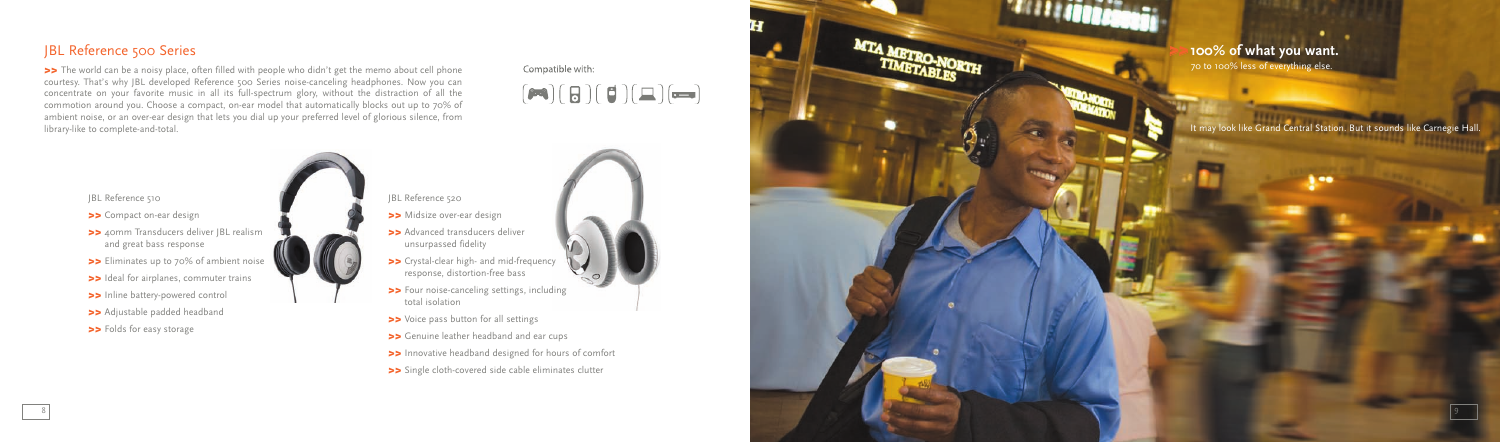## JBL Reference 600 Series

>> Bluetooth® isn't just for cell phone headsets any more. The JBL 600 Series combines the sound quality of high-end headphones with the convenience of Bluetooth wireless technology. So now you can enjoy and control your music without wires – and without digging your iPod ® out of your backpack or briefcase. Bluetooth is about making things easier, and JBL is about making things sound better. Together, well, maybe "paradigm shift" is too strong, but you get the idea.



#### JBL Reference 610

- *>>* Midsize over-ear design
- *>>* Wired or wireless functionality
- *>>* Connects wirelessly to iPod
- >> Adjust volume, select tracks, play and pause, and browse menus when in iPod navigation mode, all from the ear cup controls
- *>>* Advanced transducers deliver unsurpassed fidelity
- >> Crystal-clear high- and mid-frequency response, distortion-free bass
- *>>* Genuine leather headband and ear cups
- *>>* Innovative headband designed for hours of comfort

Compatible with:

## $(\blacktriangleright\hspace{-4pt}\mathbf{a})\mathbf{(b)}(\mathbf{b})\mathbf{(c)}(\mathbf{b})$



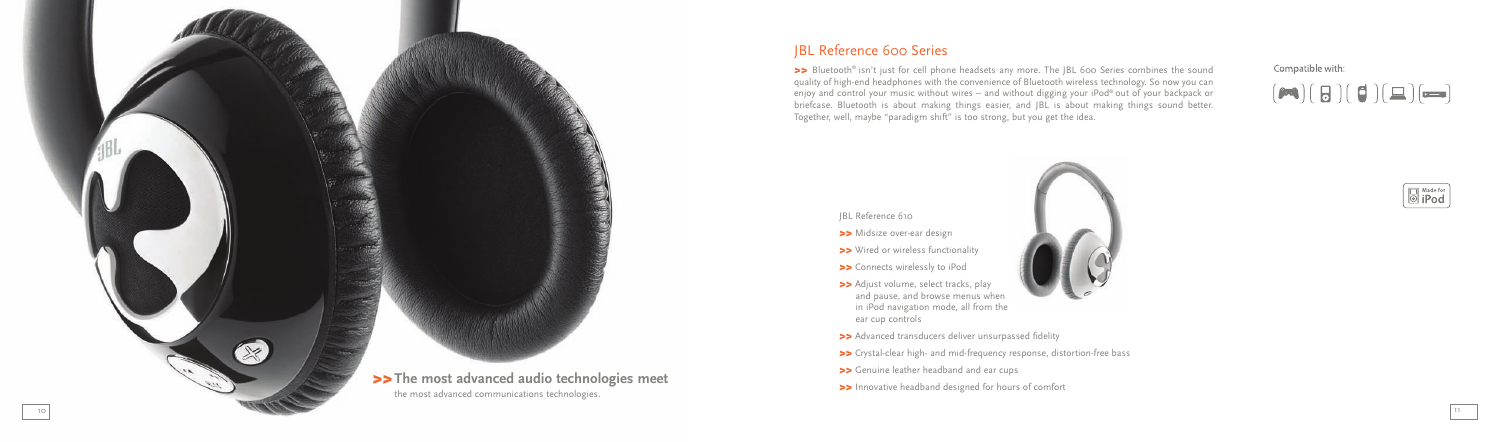### *>>***Compare and contrast** with everything else out there.





|                    | IBL Reference 210                  | <b>JBL Reference 220</b>           | JBL Reference 410                  | JBL Reference 510                  |  |
|--------------------|------------------------------------|------------------------------------|------------------------------------|------------------------------------|--|
| Color:             | Black/Chrome                       | Black or White with Chrome         | Black                              | Black                              |  |
| Input Requirement: | Main connection<br>3.5mm mini jack | Main connection<br>3.5mm mini jack | Main connection<br>3.5mm mini jack | Main connection<br>3.5mm mini jack |  |





| Power:              | 15mW                                             | 5mW                                        | 50mW                             | 50mW                                          |
|---------------------|--------------------------------------------------|--------------------------------------------|----------------------------------|-----------------------------------------------|
| Sensitivity:        |                                                  | 94dB/mW @ 1kHz                             | 125dB SPL/V<br>110dB SPL/mW      | 125dB SPL/V<br>110dB SPL/mW                   |
| Frequency Response: | $17Hz - 23kHz$                                   | $20Hz - 20kHz$                             | $10Hz - 20kHz$ (- $10dB$ points) | $12Hz - 28kHz$                                |
| Dimensions:         | Diameter - 15mm<br>Wire length - 115cm           | Diameter $-13.5$ mm<br>Wire length - 111cm | Wire length $-1.5m$              | Wire length - 180cm                           |
| Weight:             | 5.2g                                             | 4g (without cord)                          | 73g (without cord)               | 73g (without cord)                            |
| Input Impedance:    | 17 Ohms                                          | 16 Ohms                                    | 32 Ohms                          | 32 Ohms                                       |
| Noise-Canceling:    |                                                  |                                            |                                  | $Max -25dB > 1.5kHz$<br>$Max - 15dB < 1.5kHz$ |
| Compatibility:      | All audio output devices with a 3.5mm mini jack. |                                            |                                  |                                               |



|                     | JBL Reference 420                                                     | JBL Reference 520                                                       | <b>IBL Reference 610</b>                                                                                                        |
|---------------------|-----------------------------------------------------------------------|-------------------------------------------------------------------------|---------------------------------------------------------------------------------------------------------------------------------|
| Color:              | White or Black with Chrome                                            | White or Black with Chrome                                              | White or Black with Chrome                                                                                                      |
| Input Requirement:  | Main connection<br>3.5mm mini jack                                    | Main connection<br>3.5mm mini jack                                      | iPod <sup>®</sup> dongle connects to iPod<br>models 4th generation and above,<br>Bluetooth® A2DP and AVRCP<br>profile streaming |
| Power:              | $2x$ somW                                                             | 85mW                                                                    | 40mW                                                                                                                            |
| Sensitivity:        | 91dB SPL/mW<br>@ 1kHz                                                 | 96dB SPL/mW<br>@ 1kHz                                                   | 96dB SPL/mW<br>@ 1kHz                                                                                                           |
| Frequency Response: | $10Hz - 20kHz$ ( $-10dB$ )                                            | $10Hz - 20kHz$ ( $-10dB$ )                                              | $10Hz - 20kHz$ ( $-10dB$ )                                                                                                      |
| Dimensions:         | Diameter - 102mm<br>Main audio cable $-1.5m$<br>Extension cable $-1m$ | $Diameter - 102mm$<br>Main audio cable $-1.5m$<br>Extension cable $-1m$ | Diameter - 102mm<br>Hardwire audio cable $-1.75$ m                                                                              |
| Weight:             | 170g (without cord)                                                   | 192g (without cord)                                                     | 212g (without cord)                                                                                                             |
| Input Impedance:    | 32 Ohms                                                               | 32 Ohms                                                                 | 32 Ohms                                                                                                                         |
| Noise-Canceling:    |                                                                       | $Max -25dB > 1.5kHz$<br>$Max - 15dB < 1.5kHz$                           |                                                                                                                                 |
| Compatibility:      | All audio output devices with a 3.5mm mini jack.                      |                                                                         | May be compatible with<br>Bluetooth devices with<br>A <sub>2</sub> DP and AVRCP profiles.                                       |

|                     | JBL Reference 420                                                    | BL Reference 520                                                      | <b>JBL Reference 610</b>                                                                                                        |
|---------------------|----------------------------------------------------------------------|-----------------------------------------------------------------------|---------------------------------------------------------------------------------------------------------------------------------|
| Color:              | White or Black with Chrome                                           | White or Black with Chrome                                            | White or Black with Chrome                                                                                                      |
| Input Requirement:  | Main connection<br>3.5mm mini jack                                   | Main connection<br>3.5mm mini jack                                    | iPod <sup>®</sup> dongle connects to iPod<br>models 4th generation and above,<br>Bluetooth® A2DP and AVRCP<br>profile streaming |
| Power:              | $2x$ somW                                                            | 85mW                                                                  | 40mW                                                                                                                            |
| Sensitivity:        | 91dB SPL/mW<br>@ 1kHz                                                | 96dB SPL/mW<br>@ 1kHz                                                 | 96dB SPL/mW<br>@ 1kHz                                                                                                           |
| Frequency Response: | $10Hz - 20kHz$ ( $-10dB$ )                                           | $10Hz - 20kHz$ ( $-10dB$ )                                            | $10Hz - 20kHz$ ( $-10dB$ )                                                                                                      |
| Dimensions:         | Diameter - 102mm<br>Main audio cable - 1.5m<br>Extension cable $-1m$ | Diameter - 102mm<br>Main audio cable $-1.5m$<br>Extension cable $-1m$ | Diameter - 102mm<br>Hardwire audio cable $-1.75$ m                                                                              |
| Weight:             | 170g (without cord)                                                  | 192g (without cord)                                                   | 212g (without cord)                                                                                                             |
| Input Impedance:    | 32 Ohms                                                              | 32 Ohms                                                               | 32 Ohms                                                                                                                         |
| Noise-Canceling:    |                                                                      | $Max -25dB > 1.5kHz$<br>$Max - 15dB < 1.5kHz$                         |                                                                                                                                 |
| Compatibility:      | All audio output devices with a 3.5mm mini jack.                     |                                                                       | May be compatible with<br>Bluetooth devices with<br>A2DP and AVRCP profiles.                                                    |